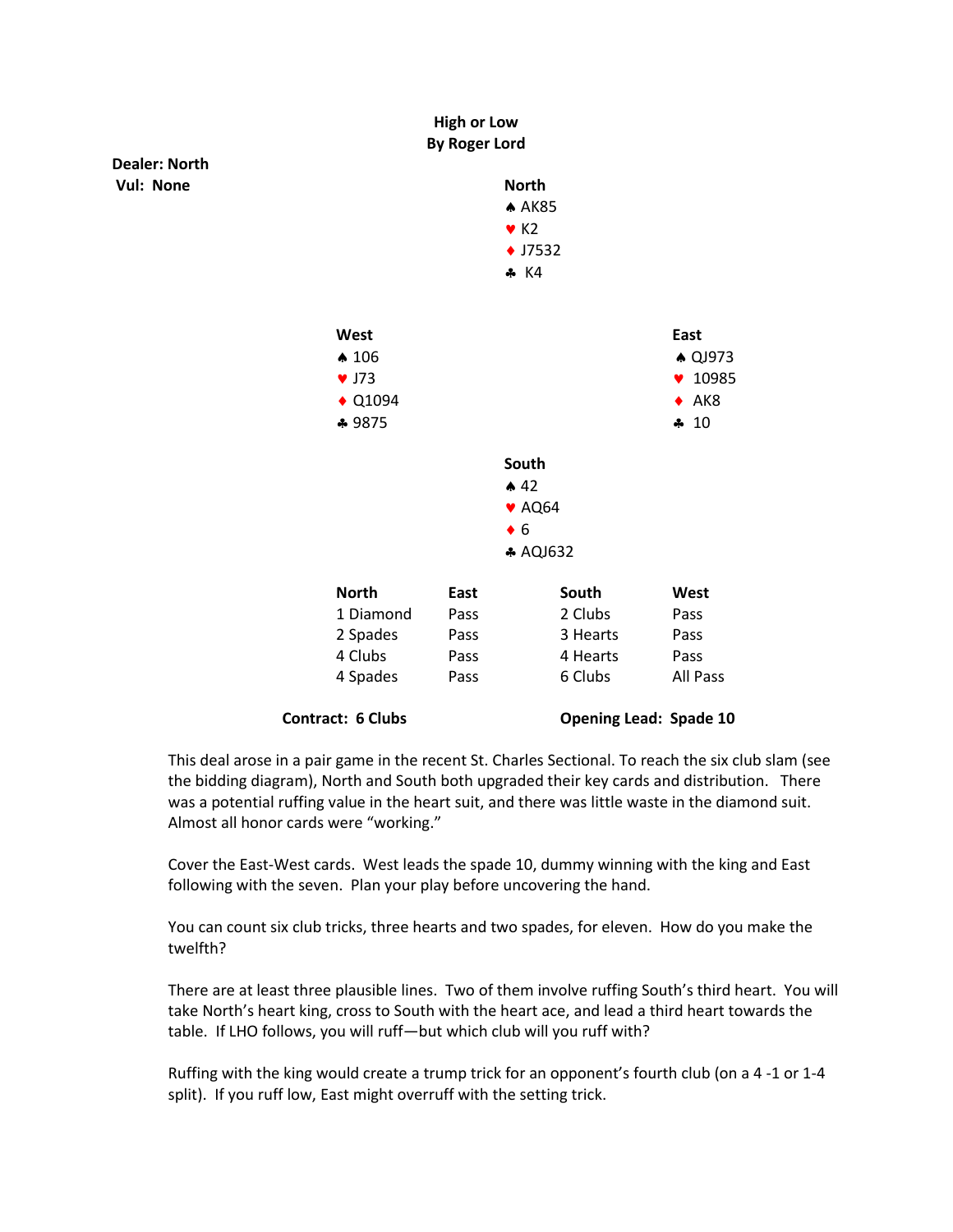Barring a good "feel of the table" guess, you should plan on ruffing low. This could lose only in case hearts divide 5-2, specifically with the doubleton on the right. Alternatively, ruffing high loses when trumps divide either 4-1 or 1-4, of which there are more combinations.

When you project the play before you begin, you may notice that there is an additional danger. After you ruff the third heart and cash the trump king, how do you get back to your hand to draw the remaining trumps? If you lead a diamond, East will win and give his partner a heart ruff. Instead, playing a second and third round of spades will subject you to an overruff or a trump promotion.

The solution is to concede a diamond at trick two! The result is that later you will have a quick, safe entry via a diamond ruff to your hand.

## **Suit Combinations -- One**

Try these suit combinations, making the best play on each. You have entries to dummy's and declarer's hands. Nothing is known about the bidding or the rest of the play.

| 1. | Dummy<br><b>AKQ105</b> | Take all five tricks in the suit.                                                                                                                                                                                                                                                                        |
|----|------------------------|----------------------------------------------------------------------------------------------------------------------------------------------------------------------------------------------------------------------------------------------------------------------------------------------------------|
|    | Declarer<br>83         |                                                                                                                                                                                                                                                                                                          |
| 2. | Dummy<br><b>AKQ105</b> | Take all five tricks in the suit.                                                                                                                                                                                                                                                                        |
|    | Declarer<br>3          |                                                                                                                                                                                                                                                                                                          |
| 3. | Dummy<br>K10           | Take all five tricks in the suit.                                                                                                                                                                                                                                                                        |
|    | Declarer<br>AQ643      |                                                                                                                                                                                                                                                                                                          |
| 4. | Dummy<br>AKQ8          | Take all four tricks in the suit. If you play the ace and king, the jack and<br>ten follow on your right and the three and four on your left. Now, when<br>you get to your hand and lead up to the dummy, LHO follows with the six.<br>Do you play for the drop of the nine or do you finesse the eight? |
|    | 752<br>Declarer        |                                                                                                                                                                                                                                                                                                          |